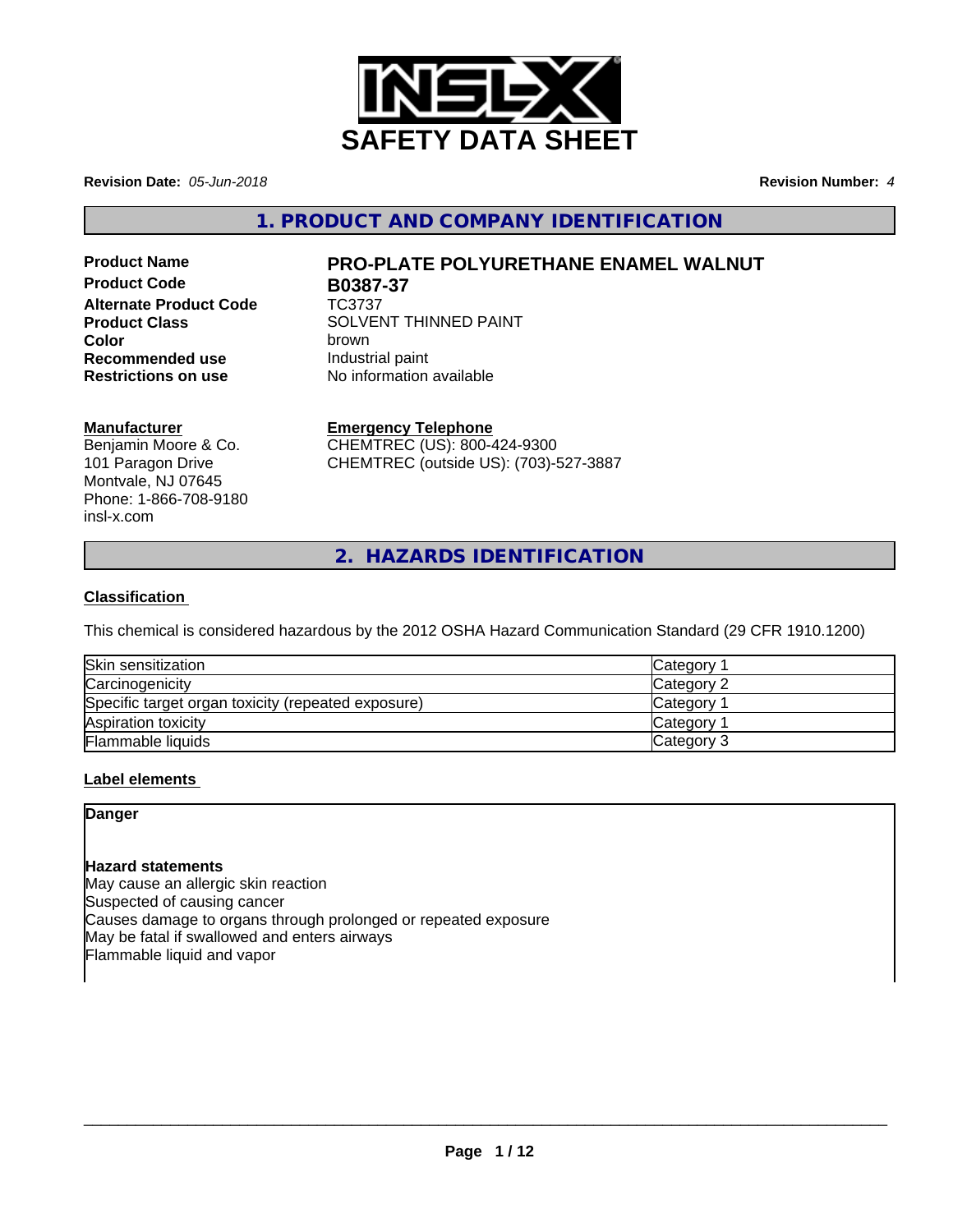# \_\_\_\_\_\_\_\_\_\_\_\_\_\_\_\_\_\_\_\_\_\_\_\_\_\_\_\_\_\_\_\_\_\_\_\_\_\_\_\_\_\_\_\_\_\_\_\_\_\_\_\_\_\_\_\_\_\_\_\_\_\_\_\_\_\_\_\_\_\_\_\_\_\_\_\_\_\_\_\_\_\_\_\_\_\_\_\_\_\_\_\_\_ B0387-37 - **PRO-PLATE POLYURETHANE ENAMEL WALNUT**



**Appearance** liquid

**Odor** solvent

## **Precautionary Statements - Prevention**

Obtain special instructions before use Do not handle until all safety precautions have been read and understood Use personal protective equipment as required Contaminated work clothing should not be allowed out of the workplace Wear protective gloves Do not breathe dust/fume/gas/mist/vapors/spray Wash face, hands and any exposed skin thoroughly after handling Do not eat, drink or smoke when using this product Keep away from heat, hot surfaces, sparks, open flames and other ignition sources. No smoking Keep container tightly closed Ground/bond container and receiving equipment Use explosion-proof electrical/ventilating/lighting/equipment Use only non-sparking tools Take precautionary measures against static discharge

## **Precautionary Statements - Response**

IF exposed or concerned: Get medical advice/attention **Skin** If skin irritation or rash occurs: Get medical advice/attention Wash contaminated clothing before reuse IF ON SKIN (or hair): Remove/Take off immediately all contaminated clothing. Rinse skin with water/shower **Ingestion** IF SWALLOWED: Immediately call a POISON CENTER or doctor/physician Do NOT induce vomiting **Fire** In case of fire: Use CO2, dry chemical, or foam for extinction

## **Precautionary Statements - Storage**

Store locked up Store in a well-ventilated place. Keep cool

## **Precautionary Statements - Disposal**

Dispose of contents/container to an approved waste disposal plant

## **Hazards not otherwise classified (HNOC)**

Rags, steel wool or waste soaked with this product may spontaneously catch fire if improperly discarded

## **Other information**

No information available

## **Other hazards**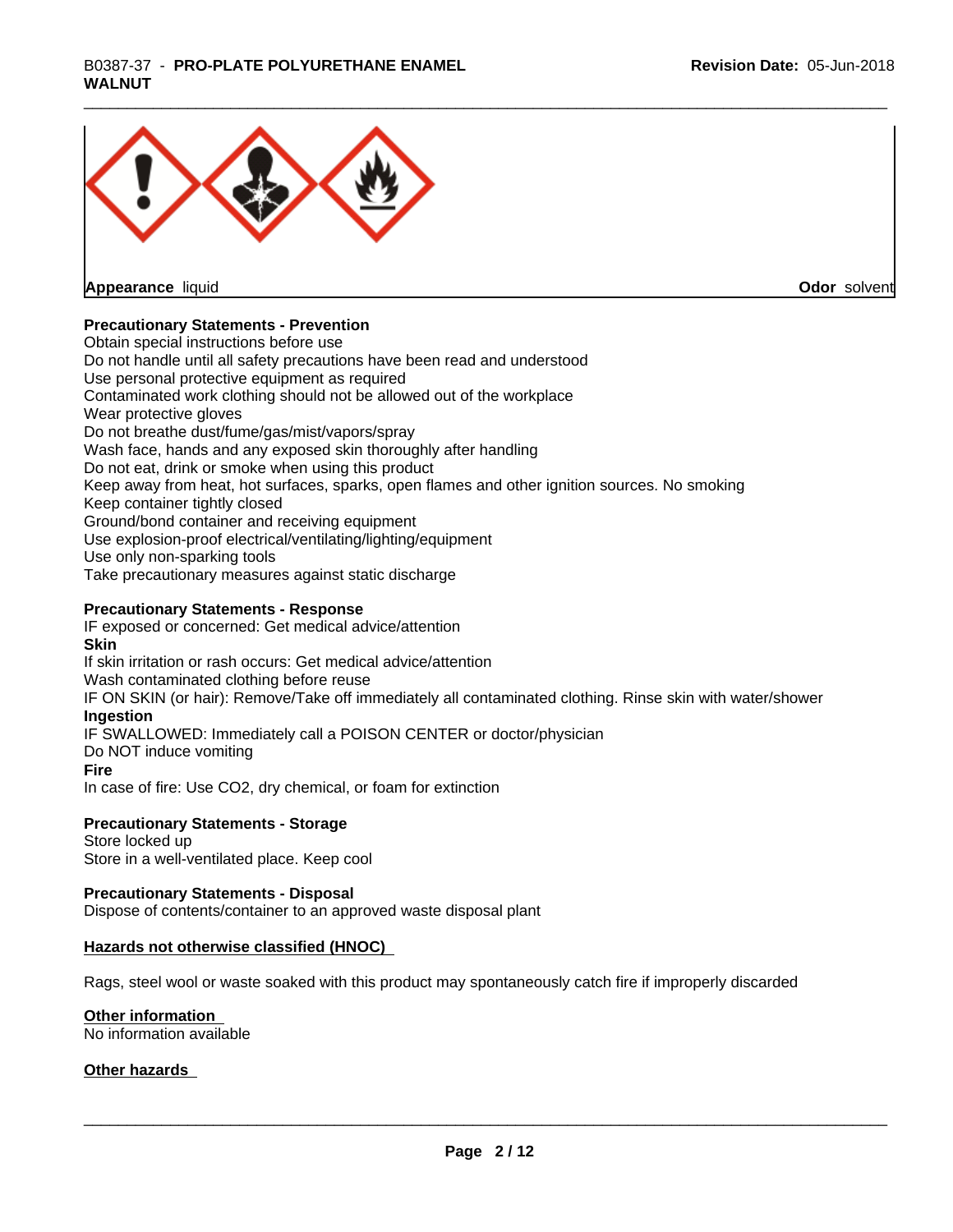**CAUTION:** All floor coatings may become slippery when wet. Where non-skid characteristics are desired, a small amount of clean sand may be added. Stir often during application.

## **3. COMPOSITION/INFORMATION ON INGREDIENTS**

| <b>Chemical name</b>                       | <b>CAS No.</b> | Weight-% |
|--------------------------------------------|----------------|----------|
| Limestone                                  | 1317-65-3      | 20       |
| Stoddard solvent                           | 8052-41-3      | 15       |
| Distillates, petroleum, hydrotreated light | 64742-47-8     |          |
| Titanium dioxide                           | 13463-67-7     |          |
| Carbon black                               | 1333-86-4      | 0.5      |
| Cobalt bis(2-ethylhexanoate)               | 136-52-7       | 0.5      |
| Methyl ethyl ketoxime                      | 96-29-7        | 0.5      |
| Ethyl benzene                              | $100 - 41 - 4$ | 0.5      |

## **4. FIRST AID MEASURES**

| <b>General Advice</b>                            | If symptoms persist, call a physician. Show this safety data sheet to the doctor in<br>attendance.                                                                                                                                  |
|--------------------------------------------------|-------------------------------------------------------------------------------------------------------------------------------------------------------------------------------------------------------------------------------------|
| <b>Eye Contact</b>                               | Immediately flush with plenty of water. After initial flushing, remove any contact<br>lenses and continue flushing for at least 15 minutes. Keep eye wide open while<br>rinsing. If symptoms persist, call a physician.             |
| <b>Skin Contact</b>                              | Wash off immediately with soap and plenty of water while removing all<br>contaminated clothes and shoes. If skin irritation persists, call a physician. Wash<br>clothing before reuse. Destroy contaminated articles such as shoes. |
| <b>Inhalation</b>                                | Move to fresh air. If symptoms persist, call a physician.<br>If not breathing, give artificial respiration. Call a physician immediately.                                                                                           |
| Ingestion                                        | Clean mouth with water and afterwards drink plenty of water. Do not induce<br>vomiting without medical advice. Never give anything by mouth to an unconscious<br>person. Consult a physician.                                       |
| <b>Protection Of First-Aiders</b>                | Use personal protective equipment.                                                                                                                                                                                                  |
| <b>Most Important</b><br><b>Symptoms/Effects</b> | May cause allergic skin reaction.                                                                                                                                                                                                   |
| <b>Notes To Physician</b>                        | Treat symptomatically.                                                                                                                                                                                                              |

**5. FIRE-FIGHTING MEASURES**

| <b>Suitable Extinguishing Media</b>                                    | Foam, dry powder or water. Use extinguishing measures<br>that are appropriate to local circumstances and the<br>surrounding environment.     |
|------------------------------------------------------------------------|----------------------------------------------------------------------------------------------------------------------------------------------|
| <b>Protective Equipment And Precautions For</b><br><b>Firefighters</b> | As in any fire, wear self-contained breathing apparatus<br>pressure-demand, MSHA/NIOSH (approved or equivalent)<br>and full protective gear. |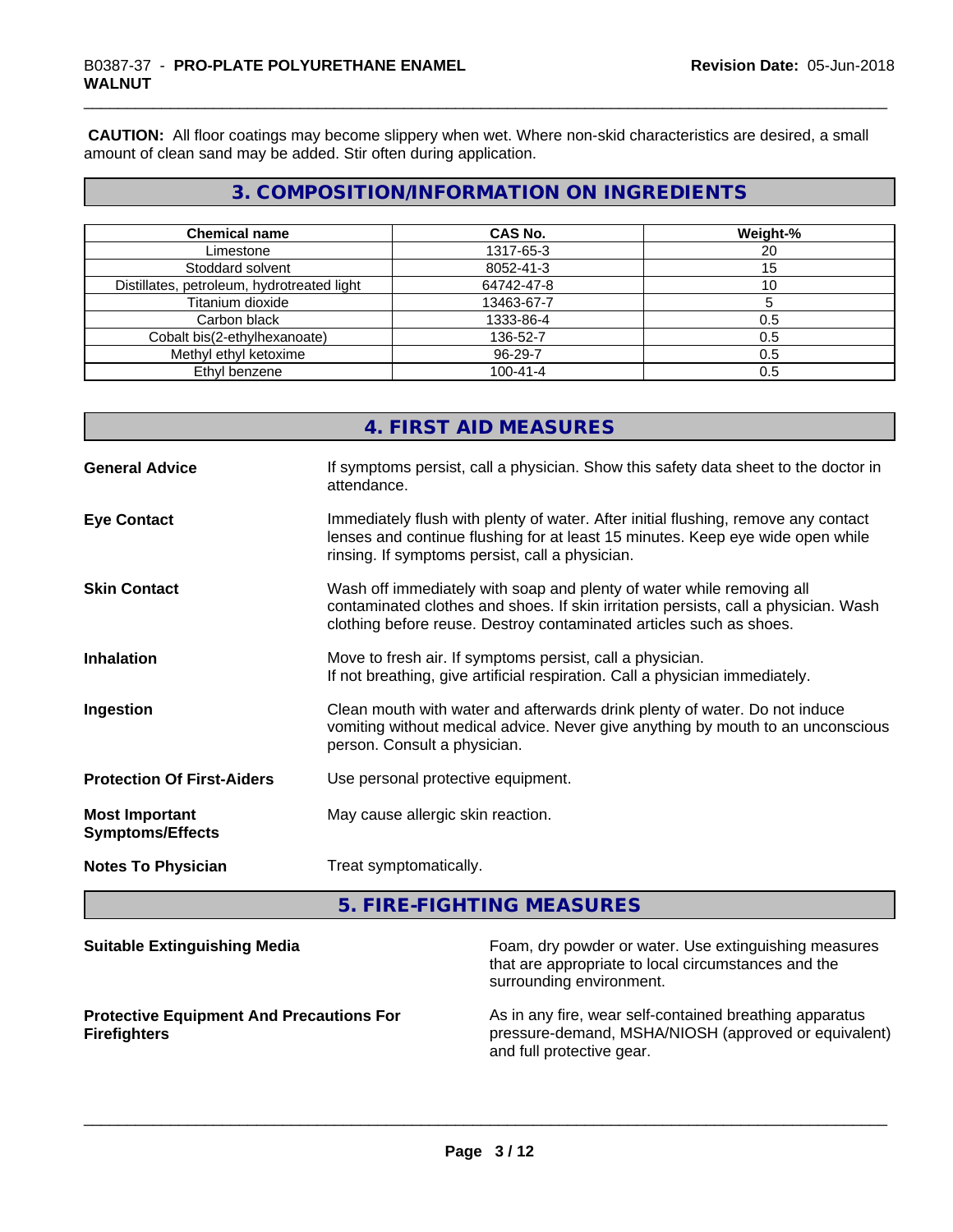| <b>Specific Hazards Arising From The Chemical</b>                                | Combustible material. Closed containers may rupture if<br>exposed to fire or extreme heat. Keep product and empty<br>container away from heat and sources of ignition. Thermal<br>decomposition can lead to release of irritating gases and<br>vapors. |
|----------------------------------------------------------------------------------|--------------------------------------------------------------------------------------------------------------------------------------------------------------------------------------------------------------------------------------------------------|
| <b>Sensitivity To Mechanical Impact</b>                                          | No                                                                                                                                                                                                                                                     |
| <b>Sensitivity To Static Discharge</b>                                           | Yes                                                                                                                                                                                                                                                    |
| <b>Flash Point Data</b><br>Flash Point (°F)<br>Flash Point (°C)<br><b>Method</b> | 106<br>41<br><b>PMCC</b>                                                                                                                                                                                                                               |
| <b>Flammability Limits In Air</b>                                                |                                                                                                                                                                                                                                                        |
| Lower flammability limit:<br><b>Upper flammability limit:</b>                    | Not available<br>Not available                                                                                                                                                                                                                         |
| <b>Flammability: 2</b><br><b>NFPA</b><br>Health: 1                               | <b>Instability: 0</b><br><b>Special: Not Applicable</b>                                                                                                                                                                                                |
| <b>NFPA Legend</b><br>0 - Not Hazardous<br>1 - Slightly                          |                                                                                                                                                                                                                                                        |

- 1 Slightly
- 2 Moderate
- 3 High 4 - Severe

*The ratings assigned are only suggested ratings, the contractor/employer has ultimate responsibilities for NFPA ratings where this system is used.*

*Additional information regarding the NFPA rating system is available from the National Fire Protection Agency (NFPA) at www.nfpa.org.*

|                                  | 6. ACCIDENTAL RELEASE MEASURES                                                                                                                                                                                                                                                                             |
|----------------------------------|------------------------------------------------------------------------------------------------------------------------------------------------------------------------------------------------------------------------------------------------------------------------------------------------------------|
| <b>Personal Precautions</b>      | Use personal protective equipment. Remove all sources of ignition.                                                                                                                                                                                                                                         |
| <b>Other Information</b>         | Prevent further leakage or spillage if safe to do so. Do not allow material to<br>contaminate ground water system. Prevent product from entering drains. Do not<br>flush into surface water or sanitary sewer system. Local authorities should be<br>advised if significant spillages cannot be contained. |
| <b>Environmental precautions</b> | See Section 12 for additional Ecological Information.                                                                                                                                                                                                                                                      |
| <b>Methods for Cleaning Up</b>   | Dam up. Soak up with inert absorbent material. Pick up and transfer to properly<br>labeled containers. Clean contaminated surface thoroughly.                                                                                                                                                              |
|                                  | 7. HANDLING AND STORAGE                                                                                                                                                                                                                                                                                    |
|                                  |                                                                                                                                                                                                                                                                                                            |

Handling **Handling** Use only in area provided with appropriate exhaust ventilation. Do not breathe vapors or spray mist. Wear personal protective equipment. Take precautionary measures against static discharges. To avoid ignition of vapors by static electricity discharge, all metal parts of the equipment must be grounded. Keep away from open flames, hot surfaces and sources of ignition.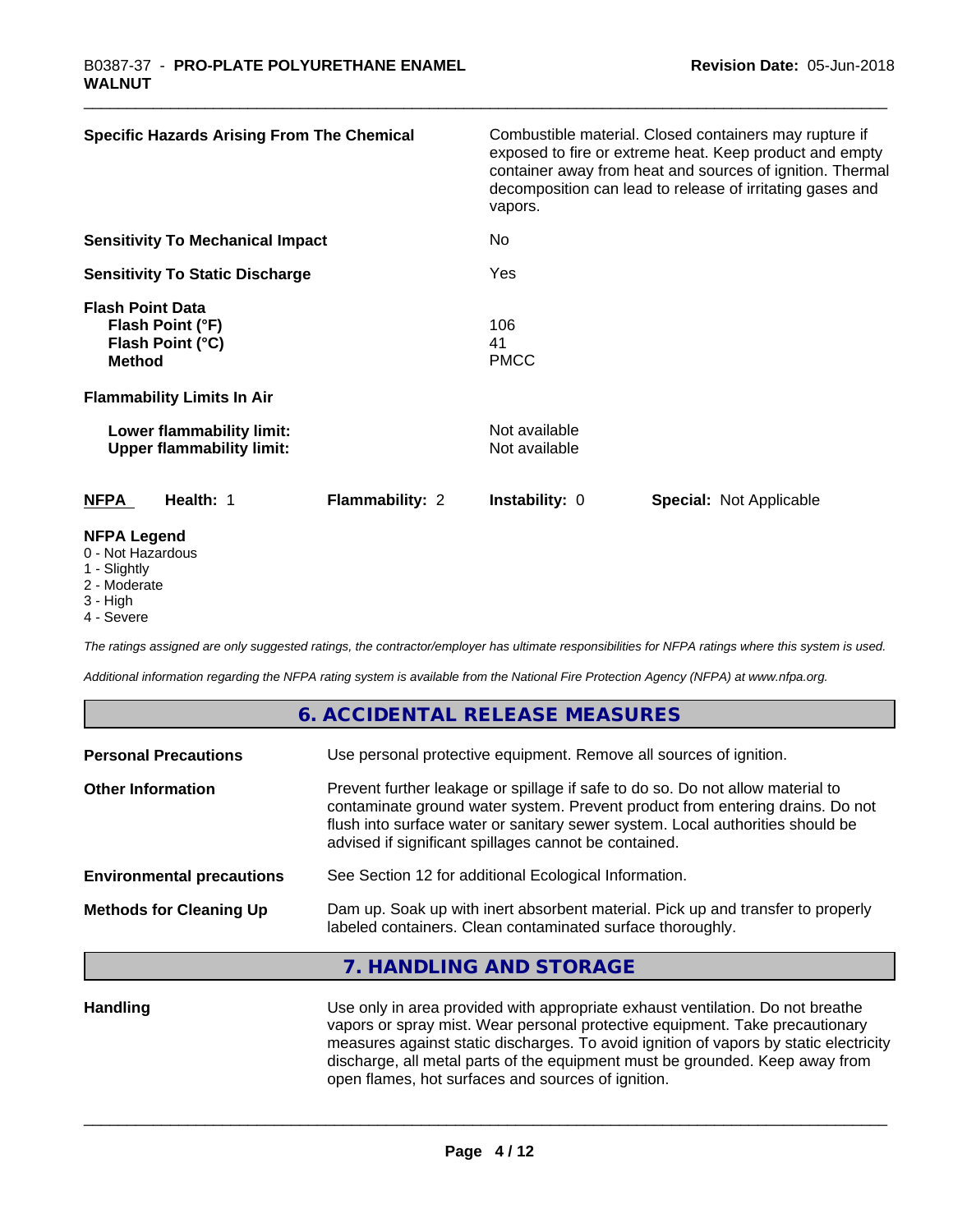# **Storage** Keep containers tightly closed in a dry, cool and well-ventilated place. Keep away from heat. Keep away from open flames, hot surfaces and sources of ignition. Keep in properly labeled containers. Keep out of the reach of children.  **DANGER** - Rags, steel wool or waste soaked with this product may spontaneously catch fire if improperly discarded. Immediately after use, place

**Incompatible Materials Incompatible with strong acids and bases and strong oxidizing agents.** 

rags, steel wool or waste in a sealed water-filled metal container.

## **8. EXPOSURE CONTROLS / PERSONAL PROTECTION**

#### **Exposure Limits**

| <b>Chemical name</b> | <b>ACGIH TLV</b>         | <b>OSHA PEL</b>                                         |
|----------------------|--------------------------|---------------------------------------------------------|
| Limestone            | N/E                      | 15 mg/m <sup>3</sup> - TWA<br>5 mg/m <sup>3</sup> - TWA |
| Stoddard solvent     | 100 ppm $-$ TWA          | 500 ppm - TWA                                           |
|                      |                          | 2900 mg/m <sup>3</sup> - TWA                            |
| Titanium dioxide     | 10 mg/m $3$ - TWA        | 15 mg/m <sup>3</sup> - TWA                              |
| Carbon black         | $3 \text{ mg/m}^3$ - TWA | $3.5 \text{ mg/m}^3$ - TWA                              |
| Ethyl benzene        | 20 ppm - TWA             | 100 ppm - TWA                                           |
|                      |                          | 435 mg/m <sup>3</sup> - TWA                             |

#### **Legend**

ACGIH - American Conference of Governmental Industrial Hygienists Exposure Limits OSHA - Occupational Safety & Health Administration Exposure Limits N/E - Not Established

**Engineering Measures** Ensure adequate ventilation, especially in confined areas.

## **Personal Protective Equipment**

| <b>Eye/Face Protection</b><br><b>Skin Protection</b><br><b>Respiratory Protection</b> | Safety glasses with side-shields.<br>Long sleeved clothing. Protective gloves.<br>In operations where exposure limits are exceeded, use a NIOSH approved<br>respirator that has been selected by a technically qualified person for the specific<br>work conditions. When spraying the product or applying in confined areas, wear a<br>NIOSH approved respirator specified for paint spray or organic vapors. |
|---------------------------------------------------------------------------------------|----------------------------------------------------------------------------------------------------------------------------------------------------------------------------------------------------------------------------------------------------------------------------------------------------------------------------------------------------------------------------------------------------------------|
| <b>Hygiene Measures</b>                                                               | Avoid contact with skin, eyes and clothing. Remove and wash contaminated<br>clothing before re-use. Wash thoroughly after handling. When using do not eat,<br>drink or smoke.                                                                                                                                                                                                                                  |

## **9. PHYSICAL AND CHEMICAL PROPERTIES**

**Appearance** liquid **Density (lbs/gal)** 9.5 - 9.6<br> **Specific Gravity** 1.13 - 1.16 **Specific Gravity** 

**Odor** solvent **Odor Threshold** No information available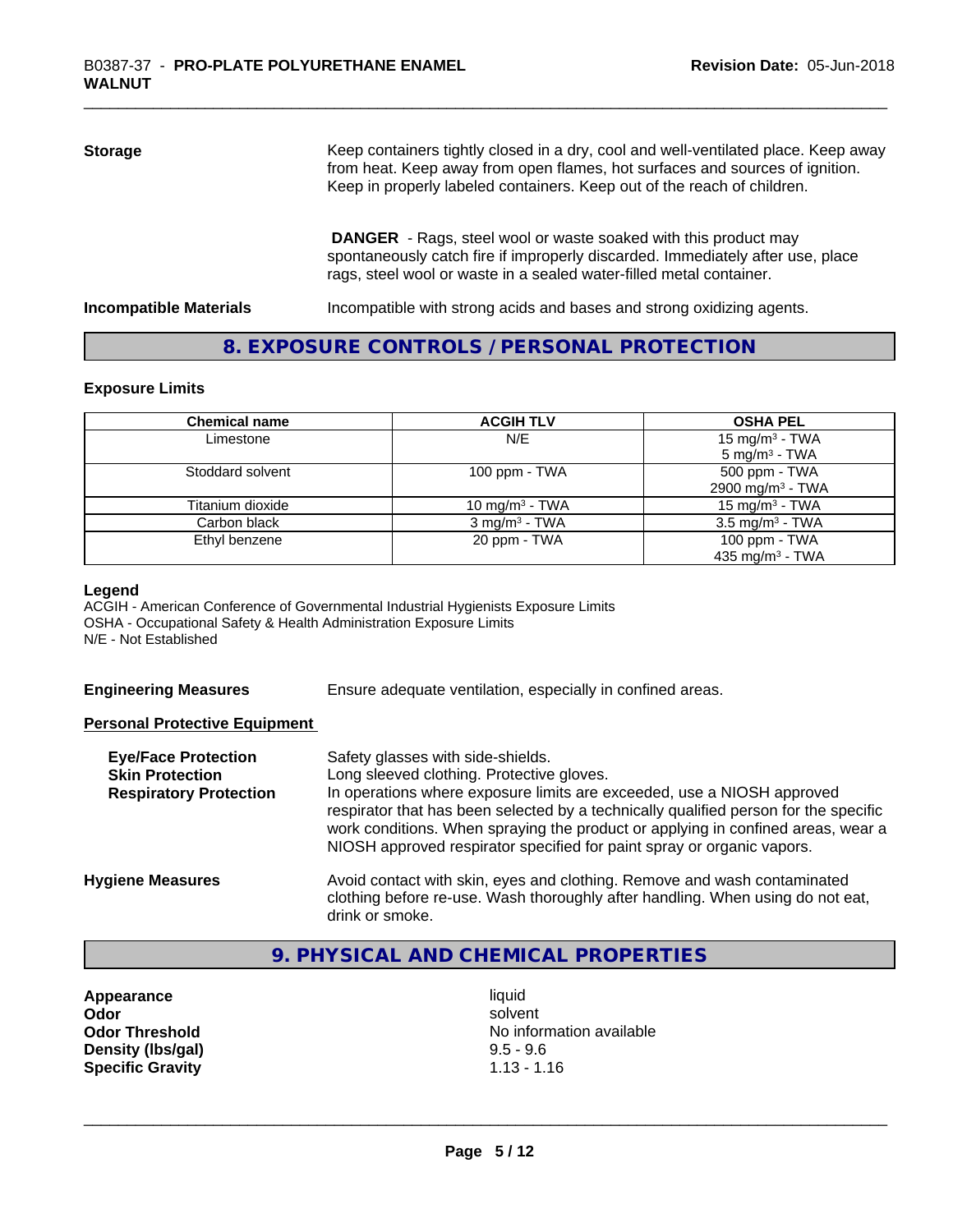**Viscosity (cps)** <br> **Viscosity (cps)** No information available<br>
No information available<br>
No information available **Water solubility**<br> **Evaporation Rate**<br> **Evaporation Rate**<br> **Evaporation Rate Vapor** pressure @20 °C (kPa) **Vapor density No information available Wt. % Solids** 60 - 70<br> **Vol. % Solids** 60 - 70<br> **Vol. % Solids** 65 **Vol. % Solids Wt.** % Volatiles 30 - 40 **Vol. % Volatiles** 45 - 55 **VOC Regulatory Limit (g/L)** <340 **Boiling Point (°F)** 212 **Boiling Point (°C)**<br>Freezing Point (°F) **Freezing Point (°C)** No information available **Flash Point (°F)** 106 **Flash Point (°C)** 41 **Method** PMCC **Flammability (solid, gas)** Not applicable **Upper flammability limit:** No information available **Lower flammability limit:** No information available **Autoignition Temperature (°F)** No information available **Autoignition Temperature (°C)** No information available **Decomposition Temperature (°F)**<br> **Decomposition Temperature (°C)** No information available<br>
No information available **Decomposition Temperature (°C)**<br>Partition coefficient

**pH**<br>
Viscosity (cps) The Contract of the Contract of the Viscosity (cps) **Solubility(ies)** No information available No information available<br>No information available **No information available No information available** 

## **10. STABILITY AND REACTIVITY**

| <b>Reactivity</b>                       | Not Applicable                                                                           |
|-----------------------------------------|------------------------------------------------------------------------------------------|
| <b>Chemical Stability</b>               | Stable under normal conditions. Hazardous polymerisation<br>does not occur.              |
| <b>Conditions to avoid</b>              | Keep away from open flames, hot surfaces, static<br>electricity and sources of ignition. |
| <b>Incompatible Materials</b>           | Incompatible with strong acids and bases and strong<br>oxidizing agents.                 |
| <b>Hazardous Decomposition Products</b> | Thermal decomposition can lead to release of irritating<br>gases and vapors.             |
| Possibility of hazardous reactions      | None under normal conditions of use.                                                     |

## **11. TOXICOLOGICAL INFORMATION**

**Product Information**

**Information on likely routes of exposure**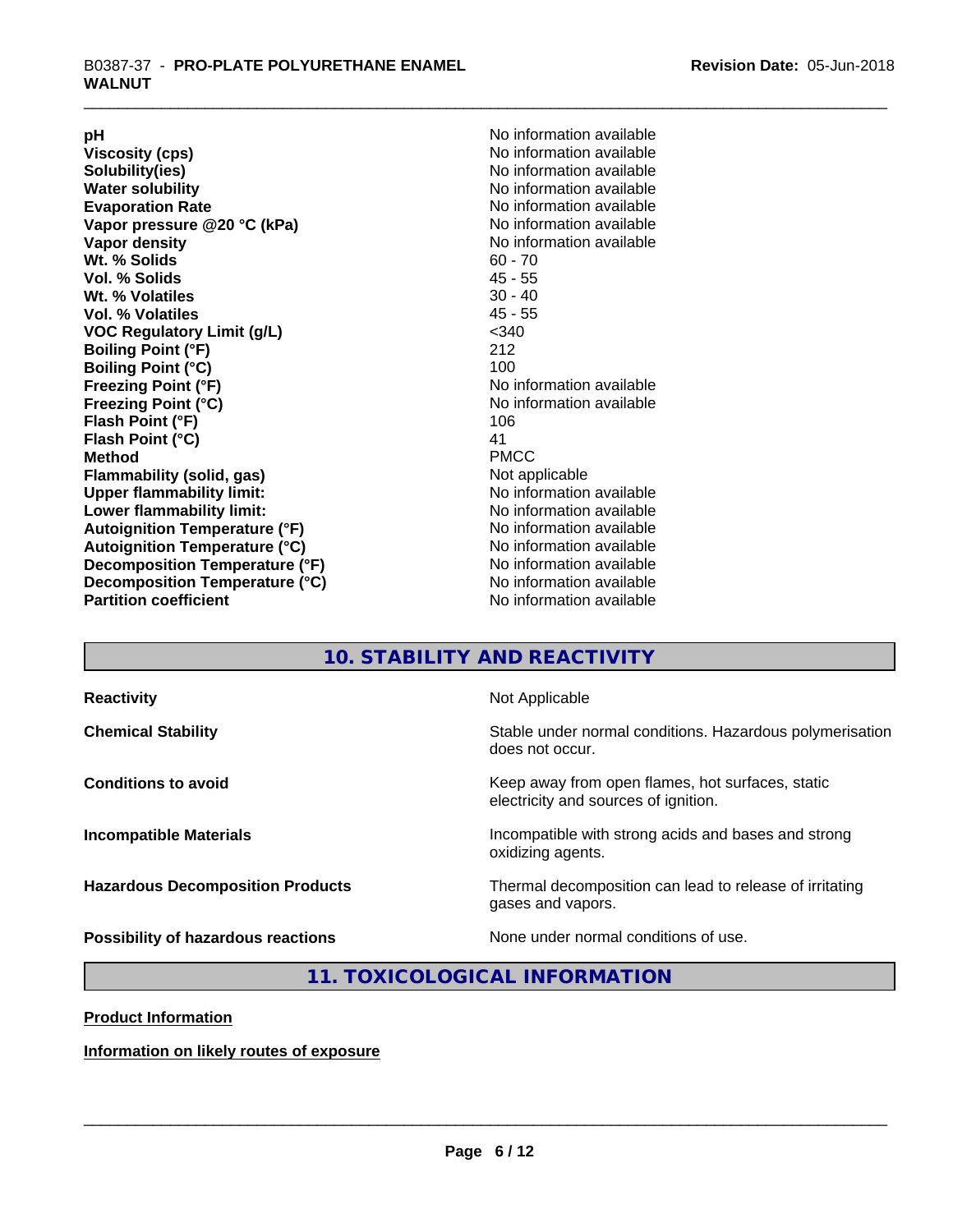| <b>Principal Routes of Exposure</b>                     | Eye contact, skin contact and inhalation.                                                                                                                                                                                            |
|---------------------------------------------------------|--------------------------------------------------------------------------------------------------------------------------------------------------------------------------------------------------------------------------------------|
| <b>Acute Toxicity</b>                                   |                                                                                                                                                                                                                                      |
| <b>Product Information</b>                              | Repeated or prolonged exposure to organic solvents may lead to permanent brain<br>and nervous system damage. Intentional misuse by deliberately concentrating and<br>inhaling vapors may be harmful or fatal.                        |
|                                                         | Symptoms related to the physical, chemical and toxicological characteristics                                                                                                                                                         |
| <b>Symptoms</b>                                         | No information available.                                                                                                                                                                                                            |
|                                                         | Delayed and immediate effects as well as chronic effects from short and long-term exposure                                                                                                                                           |
| Eye contact<br><b>Skin contact</b>                      | Contact with eyes may cause irritation.<br>May cause skin irritation and/or dermatitis. Prolonged skin contact may defat the<br>skin and produce dermatitis.                                                                         |
| Ingestion                                               | Ingestion may cause irritation to mucous membranes. Small amounts of this<br>product aspirated into the respiratory system during ingestion or vomiting may<br>cause mild to severe pulmonary injury, possibly progressing to death. |
| <b>Inhalation</b>                                       | High vapor / aerosol concentrations are irritating to the eyes, nose, throat and<br>lungs and may cause headaches, dizziness, drowsiness, unconsciousness, and<br>other central nervous system effects.                              |
| <b>Sensitization</b>                                    | May cause an allergic skin reaction.                                                                                                                                                                                                 |
| <b>Neurological Effects</b><br><b>Mutagenic Effects</b> | No information available.<br>No information available.                                                                                                                                                                               |
| <b>Reproductive Effects</b>                             | No information available.                                                                                                                                                                                                            |
| <b>Developmental Effects</b>                            | No information available.                                                                                                                                                                                                            |
| <b>Target organ effects</b>                             | No information available.                                                                                                                                                                                                            |
| <b>STOT - repeated exposure</b>                         | No information available.                                                                                                                                                                                                            |
| <b>STOT - single exposure</b>                           | No information available.                                                                                                                                                                                                            |
| <b>Other adverse effects</b>                            | No information available.                                                                                                                                                                                                            |
| <b>Aspiration Hazard</b>                                | May be harmful if swallowed and enters airways. Small amounts of this product<br>aspirated into the respiratory system during ingestion or vomiting may cause mild<br>to severe pulmonary injury, possibly progressing to death.     |

## **Numerical measures of toxicity**

## **The following values are calculated based on chapter 3.1 of the GHS document**

| <b>ATEmix (oral)</b>   | 60237 mg/kg |
|------------------------|-------------|
| <b>ATEmix (dermal)</b> | 26755 mg/kg |

## **Component Information**

#### **Acute Toxicity**

Stoddard solvent LD50 Oral: > 5,000 mg/kg (Rat) LD50 Dermal: > 3160 mg/kg (Rabbit) LC50 Inhalation (Vapor): > 6.1 mg/L (Rat) Distillates, petroleum, hydrotreated light LD50 Oral: > 5,000 mg/kg (Rat) LD50 Dermal:  $> 3,000$  mg/kg (Rabbit)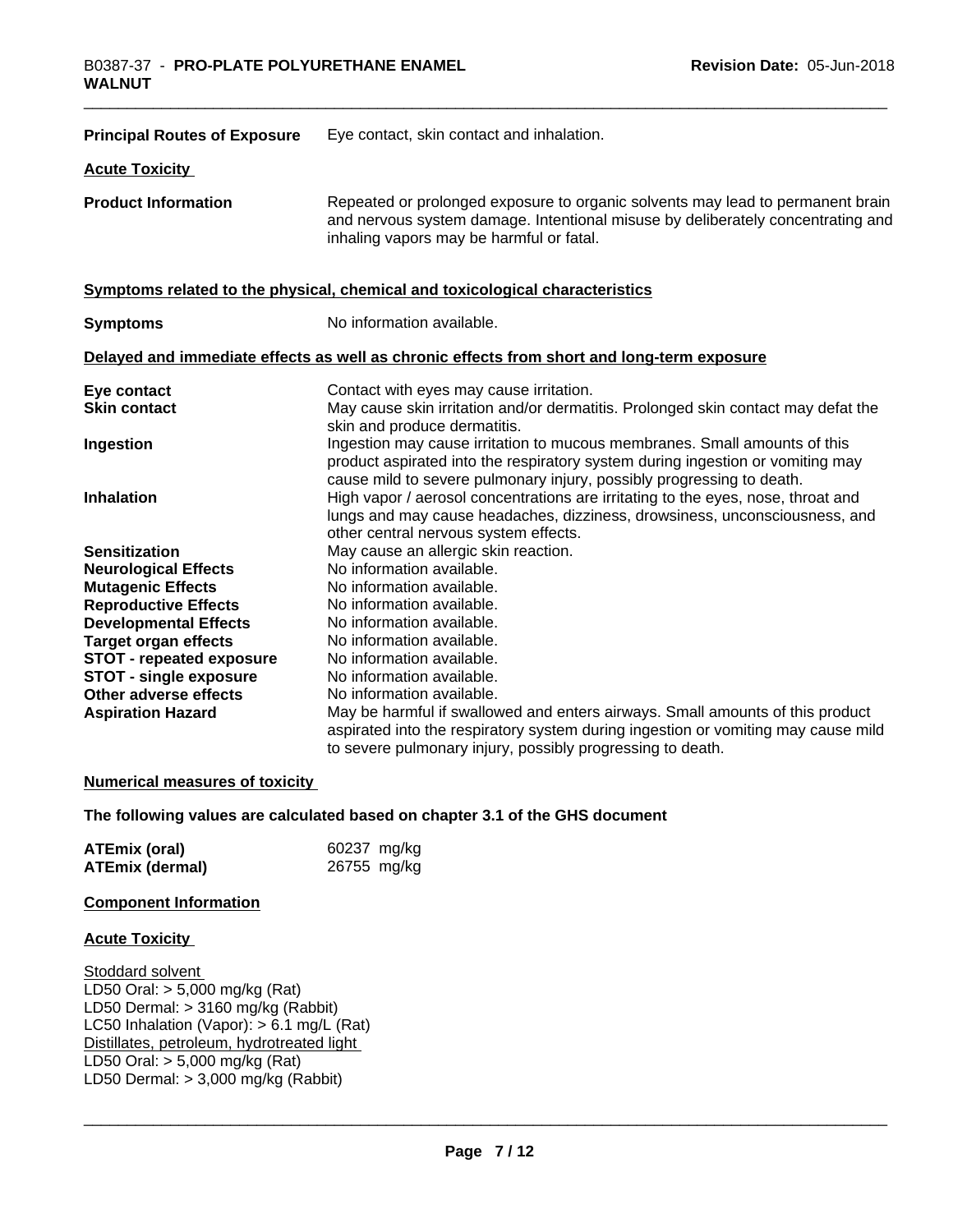# \_\_\_\_\_\_\_\_\_\_\_\_\_\_\_\_\_\_\_\_\_\_\_\_\_\_\_\_\_\_\_\_\_\_\_\_\_\_\_\_\_\_\_\_\_\_\_\_\_\_\_\_\_\_\_\_\_\_\_\_\_\_\_\_\_\_\_\_\_\_\_\_\_\_\_\_\_\_\_\_\_\_\_\_\_\_\_\_\_\_\_\_\_ B0387-37 - **PRO-PLATE POLYURETHANE ENAMEL WALNUT**

Titanium dioxide LD50 Oral: > 10000 mg/kg (Rat) Carbon black LD50 Oral: > 15400 mg/kg (Rat) LD50 Dermal: > 3000 mg/kg (Rabbit) Methyl ethyl ketoxime LD50 Oral: 930 mg/kg (Rat) LD50 Dermal: 200 µL/kg (Rabbit) LC50 Inhalation (Vapor): > 4.8 mg/L (Rat) Ethyl benzene LD50 Oral: mg/kg (Rat) LD50 Dermal: > mg/kg (Rabbit) LC50 Inhalation (Vapor): mg/m<sup>3</sup> (Rat, 2 hr.)

## **Carcinogenicity**

*The information below indicateswhether each agency has listed any ingredient as a carcinogen:.*

| Chemical name                | <b>IARC</b>         | <b>NTP</b> | <b>OSHA</b> |
|------------------------------|---------------------|------------|-------------|
|                              | 2B - Possible Human |            | Listed      |
| Titanium dioxide             | Carcinogen          |            |             |
|                              | 2B - Possible Human |            | Listed      |
| Carbon black                 | Carcinogen          |            |             |
|                              | 2B - Possible Human |            | Listed      |
| Cobalt bis(2-ethylhexanoate) | Carcinogen          |            |             |
|                              | 2B - Possible Human |            | Listed      |
| <b>Ethyl benzene</b>         | Carcinogen          |            |             |

• Although IARC has classified titanium dioxide as possibly carcinogenic to humans (2B), their summary concludes: "No significant exposure to titanium dioxide is thought to occur during the use of products in which titanium dioxide is bound to other materials, such as paint."

• Cobalt and cobalt compounds are listed as possible human carcinogens by IARC (2B). However, there is inadequate evidence of the carcinogenicity of cobalt and cobalt compounds in humans.

## **Legend**

IARC - International Agency for Research on Cancer NTP - National Toxicity Program OSHA - Occupational Safety & Health Administration

# **12. ECOLOGICAL INFORMATION**

## **Ecotoxicity Effects**

The environmental impact of this product has not been fully investigated.

## **Product Information**

## **Acute Toxicity to Fish**

No information available

## **Acute Toxicity to Aquatic Invertebrates**

No information available

## **Acute Toxicity to Aquatic Plants**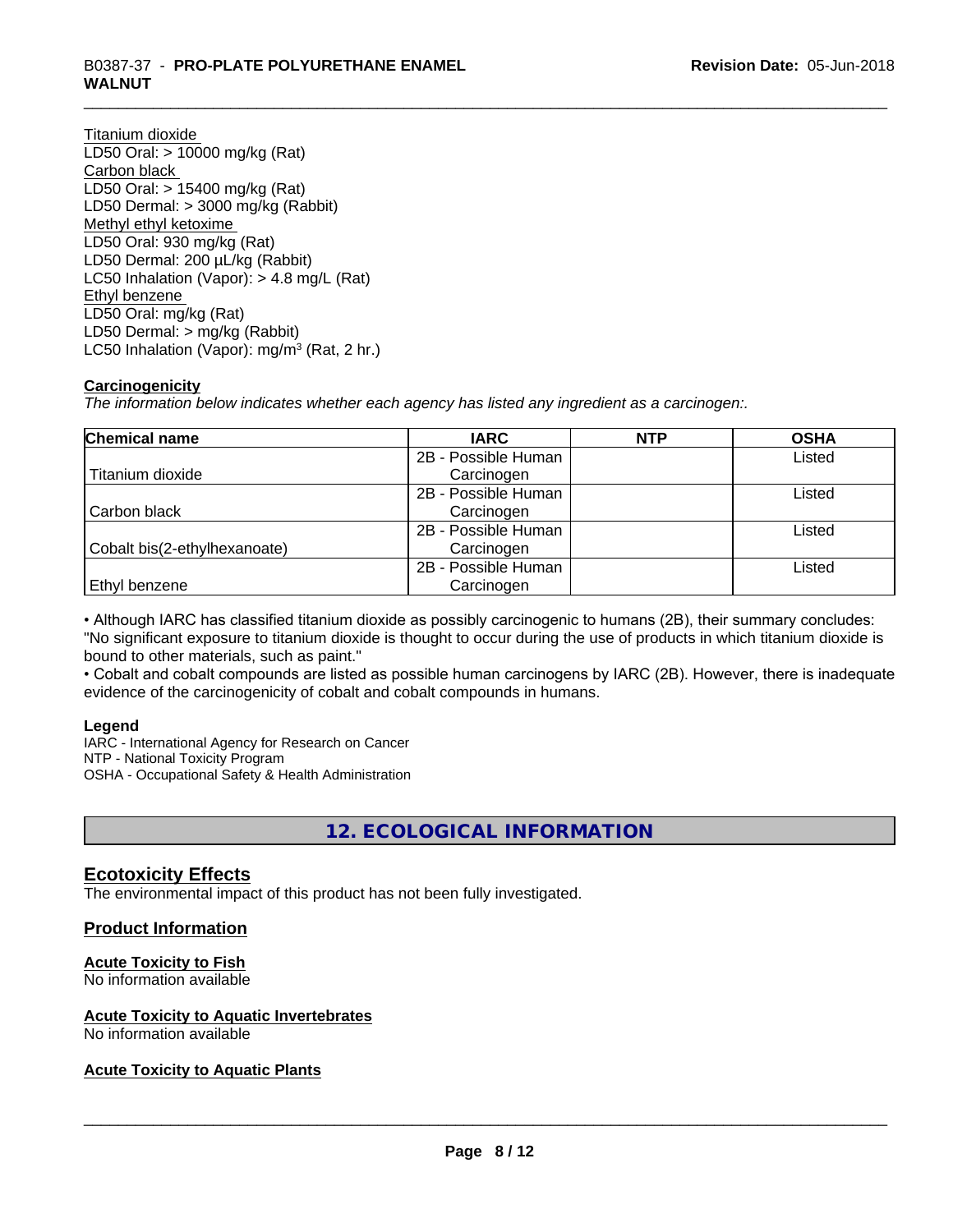No information available

#### **Persistence / Degradability**

No information available.

#### **Bioaccumulation**

There is no data for this product.

#### **Mobility in Environmental Media**

No information available.

**Ozone** No information available

## **Component Information**

## **Acute Toxicity to Fish**

Titanium dioxide  $LC50:$  > 1000 mg/L (Fathead Minnow - 96 hr.) Methyl ethyl ketoxime LC50: 48 mg/L (Bluegill sunfish - 96 hr.) Ethyl benzene LC50: 12.1 mg/L (Fathead Minnow - 96 hr.)

## **Acute Toxicity to Aquatic Invertebrates**

Methyl ethyl ketoxime EC50: 750 mg/L (Daphnia magna - 48 hr.) Ethyl benzene EC50: 1.8 mg/L (Daphnia magna - 48 hr.)

## **Acute Toxicity to Aquatic Plants**

Ethyl benzene EC50: 4.6 mg/L (Green algae (Scenedesmus subspicatus), 72 hrs.)

|                                | 13. DISPOSAL CONSIDERATIONS                                                                                                                                                                                               |
|--------------------------------|---------------------------------------------------------------------------------------------------------------------------------------------------------------------------------------------------------------------------|
| <b>Waste Disposal Method</b>   | Dispose of in accordance with federal, state, and local regulations. Local<br>requirements may vary, consult your sanitation department or state-designated<br>environmental protection agency for more disposal options. |
| <b>Empty Container Warning</b> | Emptied containers may retain product residue. Follow label warnings even after<br>container is emptied. Residual vapors may explode on ignition.                                                                         |
|                                | 14. TRANSPORT INFORMATION                                                                                                                                                                                                 |

**DOT**

**Proper Shipping Name** PAINT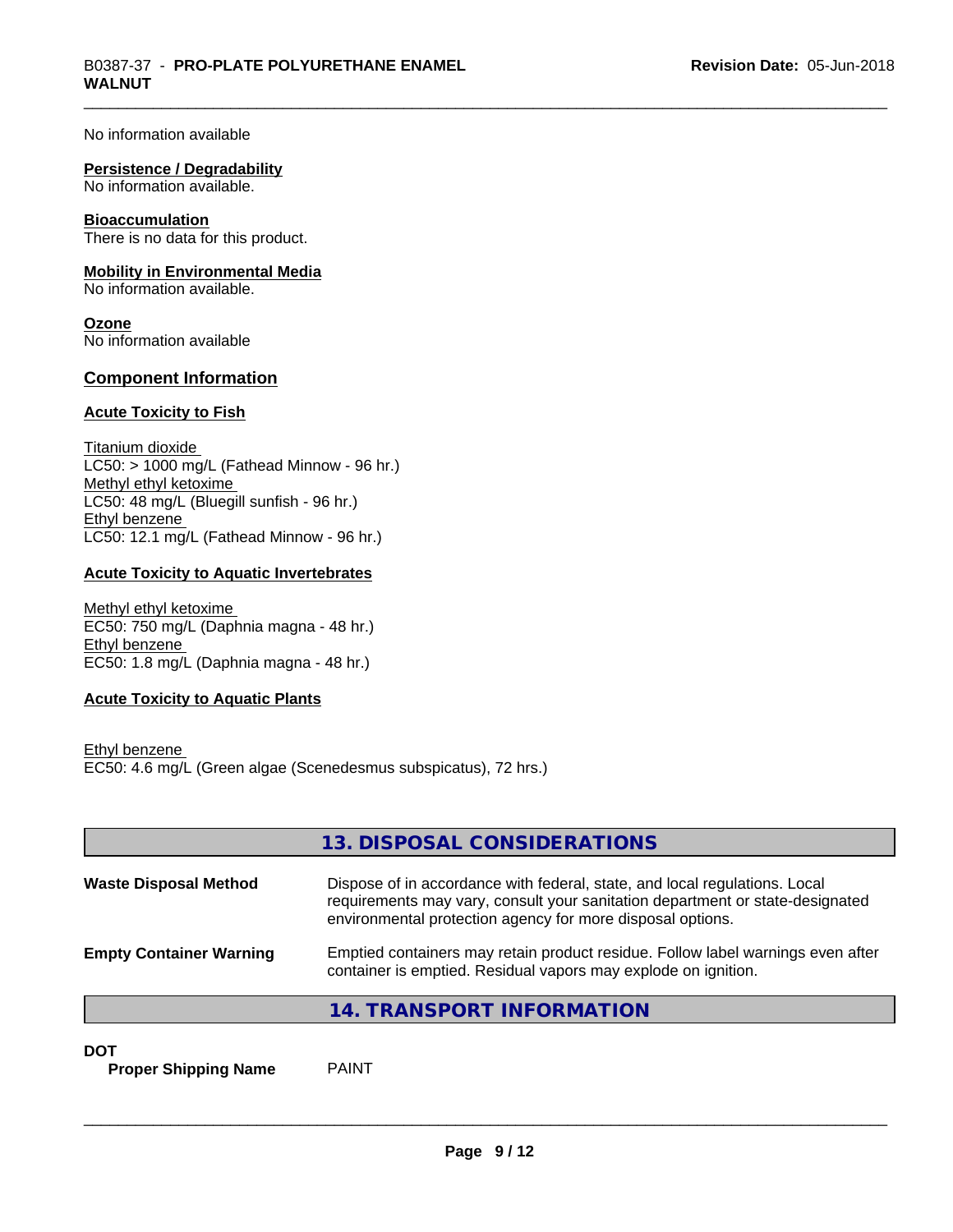| <b>Hazard class</b>  |                                                            |
|----------------------|------------------------------------------------------------|
| UN-No.               | UN1263                                                     |
| <b>Packing Group</b> | Ш                                                          |
| <b>Description</b>   | UN1263, PAINT, 3, III, Marine Pollutant (Stoddard solvent) |

In the US this material may be reclassified as a Combustible Liquid and is not regulated in containers of less than 119 gallons (450 liters) via surface transportation (refer to 49CFR173.120(b)(2) for further information).

| ICAO / IATA | Contact the preparer for further information. |
|-------------|-----------------------------------------------|
| IMDG / IMO  | Contact the preparer for further information. |

## **15. REGULATORY INFORMATION**

## **International Inventories**

| <b>TSCA: United States</b> | Yes - All components are listed or exempt. |
|----------------------------|--------------------------------------------|
| <b>DSL: Canada</b>         | Yes - All components are listed or exempt. |

## **Federal Regulations**

#### **SARA 311/312 hazardous categorization**

| Acute health hazard               | Yes |  |
|-----------------------------------|-----|--|
| Chronic Health Hazard             | Yes |  |
| Fire hazard                       | Yes |  |
| Sudden release of pressure hazard | Nο  |  |
| Reactive Hazard                   | Nο  |  |

#### **SARA 313**

Section 313 of Title III of the Superfund Amendments and Reauthorization Act of 1986 (SARA). This product contains a chemical or chemicals which are subject to the reporting requirements of the Act and Title 40 of the Code of Federal Regulations, Part 372:

| <b>Chemical name</b> | CAS No.  | Weight-% | <b>CERCLA/SARA 313</b><br>(de minimis concentration) |
|----------------------|----------|----------|------------------------------------------------------|
| Ethyl benzene        | 100-41-4 | U.J      |                                                      |

**Clean Air Act,Section 112 Hazardous Air Pollutants (HAPs) (see 40 CFR 61)** This product contains the following HAPs:

| <b>Chemical name</b> | CAS No.  | Weight-% | <b>Hazardous Air Pollutant</b> |
|----------------------|----------|----------|--------------------------------|
|                      |          |          | (HAP)                          |
| Ethyl benzene        | 100-41-4 | J.O      | Listed                         |

## **US State Regulations**

## **California Proposition 65**

**WARNING:** Cancer and Reproductive Harm– www.P65warnings.ca.gov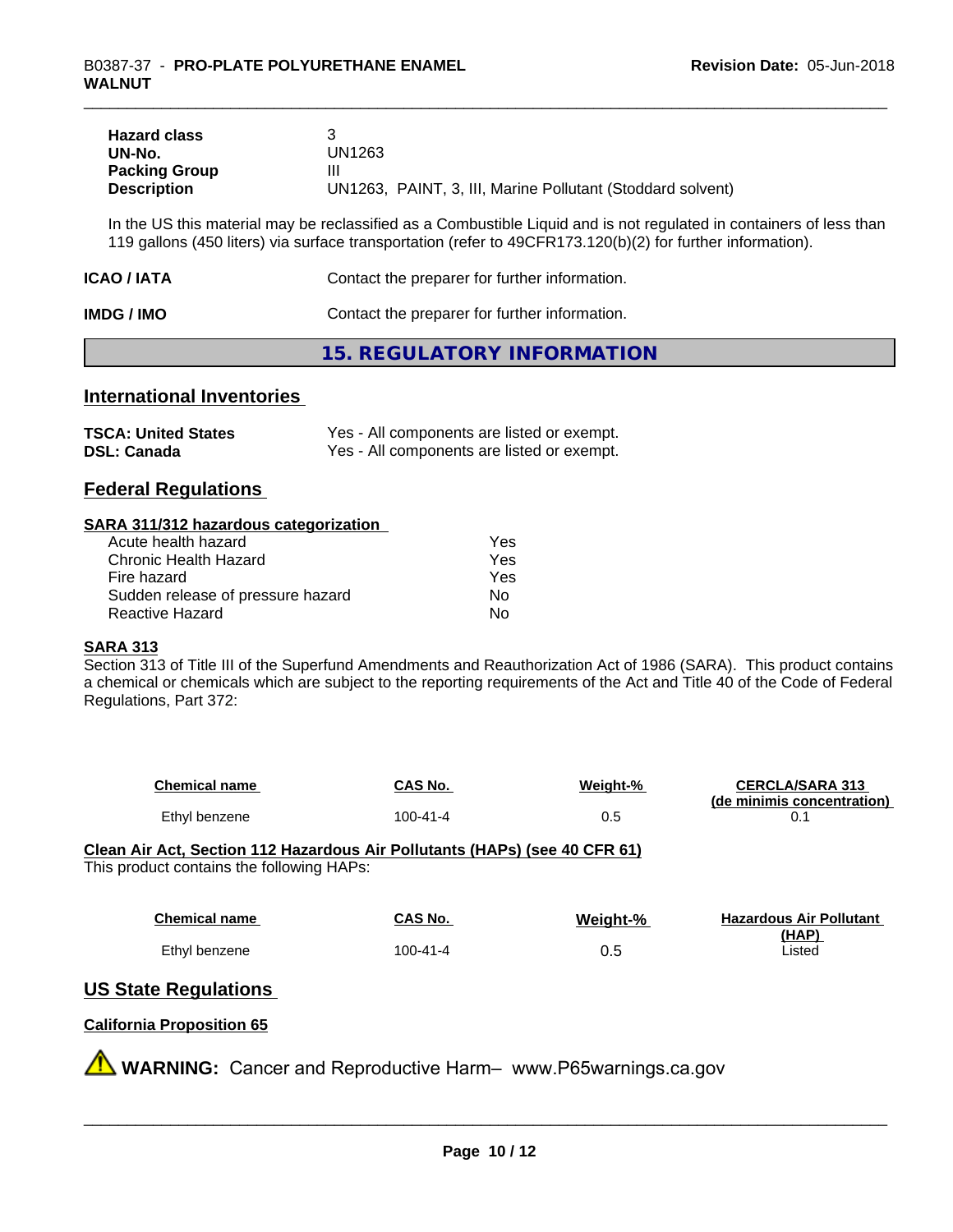#### **State Right-to-Know**

| <b>Chemical name</b> | <b>Massachusetts</b> | <b>New Jersey</b> | Pennsylvania |
|----------------------|----------------------|-------------------|--------------|
| Limestone            |                      |                   |              |
| Stoddard solvent     |                      |                   |              |
| Titanium dioxide     |                      |                   |              |
| Carbon black         |                      |                   |              |

## **Legend**

X - Listed

## **16. OTHER INFORMATION**

| HMIS | Health: $1^*$ | <b>Flammability: 2</b> | <b>Reactivity: 0 PPE: -</b> |  |
|------|---------------|------------------------|-----------------------------|--|
|      |               |                        |                             |  |

## **HMIS Legend**

- 0 Minimal Hazard
- 1 Slight Hazard
- 2 Moderate Hazard
- 3 Serious Hazard
- 4 Severe Hazard
- \* Chronic Hazard
- X Consult your supervisor or S.O.P. for "Special" handling instructions.

*Note: The PPE rating has intentionally been left blank. Choose appropriate PPE that will protect employees from the hazards the material will present under the actual normal conditions of use.*

*Caution: HMISÒ ratings are based on a 0-4 rating scale, with 0 representing minimal hazards or risks, and 4 representing significant hazards or risks. Although HMISÒ ratings are not required on MSDSs under 29 CFR 1910.1200, the preparer, has chosen to provide them. HMISÒ ratings are to be used only in conjunction with a fully implemented HMISÒ program by workers who have received appropriate HMISÒ training. HMISÒ is a registered trade and service mark of the NPCA. HMISÒ materials may be purchased exclusively from J. J. Keller (800) 327-6868.*

 **WARNING!** If you scrape, sand, or remove old paint, you may release lead dust. LEAD IS TOXIC. EXPOSURE TO LEAD DUST CAN CAUSE SERIOUS ILLNESS, SUCH AS BRAIN DAMAGE, ESPECIALLY IN CHILDREN. PREGNANT WOMEN SHOULD ALSO AVOID EXPOSURE. Wear a NIOSH approved respirator to control lead exposure. Clean up carefully with a HEPA vacuum and a wet mop. Before you start, find out how to protect yourself and your family by contacting the National Lead Information Hotline at 1-800-424-LEAD or log on to www.epa.gov/lead.

| <b>Prepared By</b>      | <b>Product Stewardship Department</b><br>Benjamin Moore & Co.<br>101 Paragon Drive<br>Montvale, NJ 07645<br>800-225-5554 |
|-------------------------|--------------------------------------------------------------------------------------------------------------------------|
| <b>Revision Date:</b>   | 05-Jun-2018                                                                                                              |
| <b>Revision Summary</b> | Not available                                                                                                            |

#### Disclaimer

The information contained herein is presented in good faith and believed to be accurate as of the effective date shown above. This information is furnished without warranty of any kind. Employers should use this information only as a